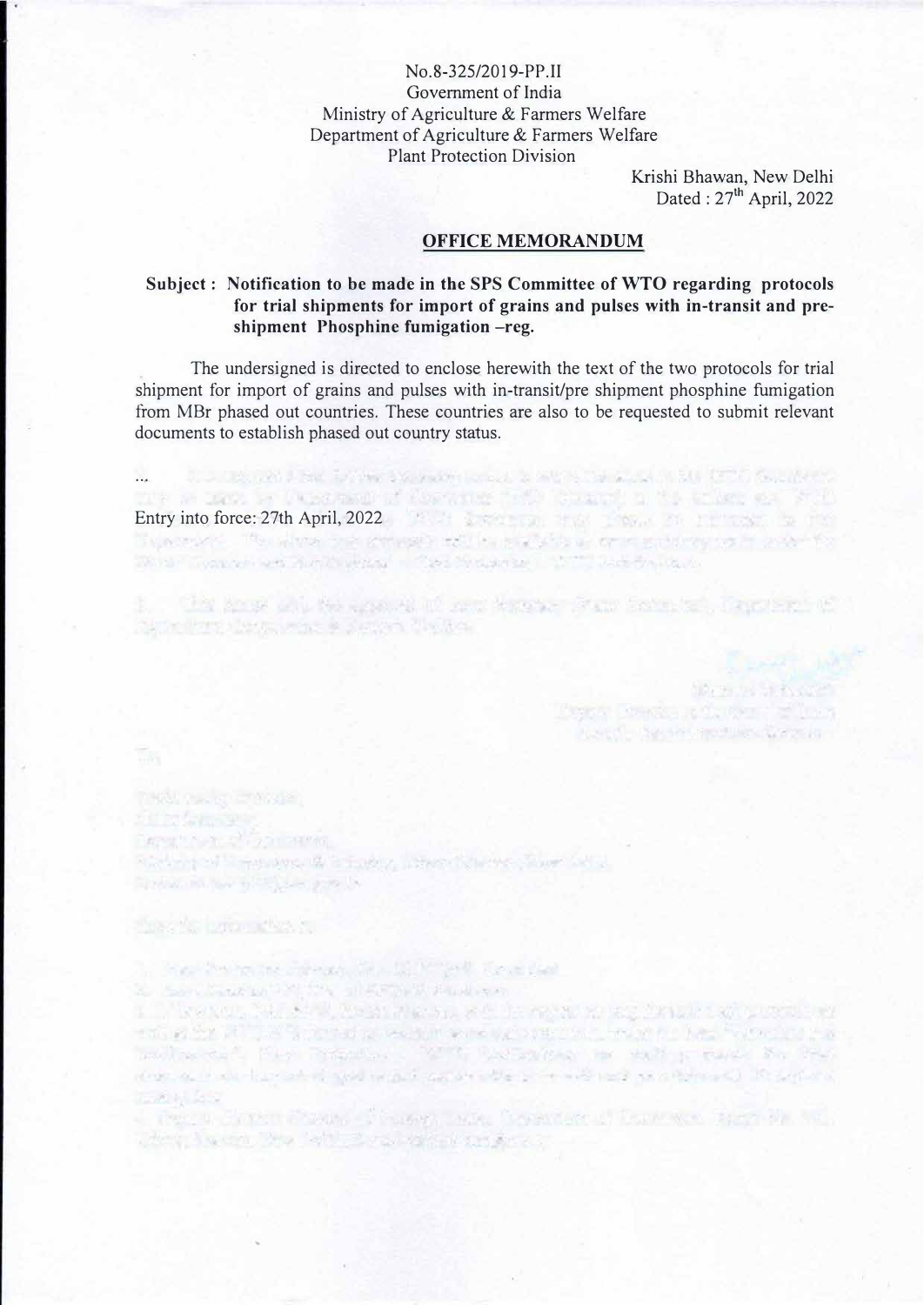## PROTOCOL FOR TRIAL SHIPMFNT FOR IMPORT OF GRAINS AND PULSES WITH IN-TRANSIT PHOSPHINE FUMIGATION

- 1. The exporting country should share the detailed protocol of In-transit Phosphine fumigation treatment on requested commodity against target pests along with bio efficacy data with NPPO India.
- 2. The efficacy data submitted by the NPPO of the exporting country will be evaluated by the expert committee and outcomes will be communicated with the exporting country for further necessary action.
- 3. 10 nos. of trial shipments will be allowed only from pre-determined point of entry.
- 4. Inspection & Treatment of the shipments, by the exporting country will be ensured as per import conditions finalised bilaterally, prior to export.
- 5. Importer should ensure the proper degassing in compliance with all safety instructions, removes all residues of fumigant and removes them from the place of unloading and from the port for safe disposal in accordance with local requirements.
- 6. Importer will submit a gas free certificate and a remnant clearance certificate from NPPO accredited fumigation agencies to the PQ office for every trial shipment exported to India prior presenting the shipment for PQ Inspection.
- 7. The Inspection & sampling at the point of entry will be done by the Plant Quarantine officials under supervision of the expert committee.
- 8. Detailed laboratory testing of representative samples will be done for Quarantine/Non-Quarantine pests.
- 9. If intercepted with Quarantine/Exotic pests, trial shipment will be declared un-successful and will be deported or destroyed.
- 10. If intercepted with Non-Quarantine pests trial shipment will be declared un-successful and will be released after treated with the available mitigation measures, if available else it will be deported/destroyed.
- 11. In case I or 2 out of 10 trial shipments are unsuccessful, the exporting country may provide evidence for corrective actions. lf corrective actions are found satisfactory, the country may be allowed for 03 more trial shipments and all should be successful.
- 12. If more than 2 out of 10 trial shipments are unsuccessful. Phytosanitary conditions may be reviewed.
- 13. Once all trial shipments are successful, appropriate action will be taken as per PQ Order. 2003.

\*\*\*\*\*\*\*\*\*\*\*\*\*\*\*